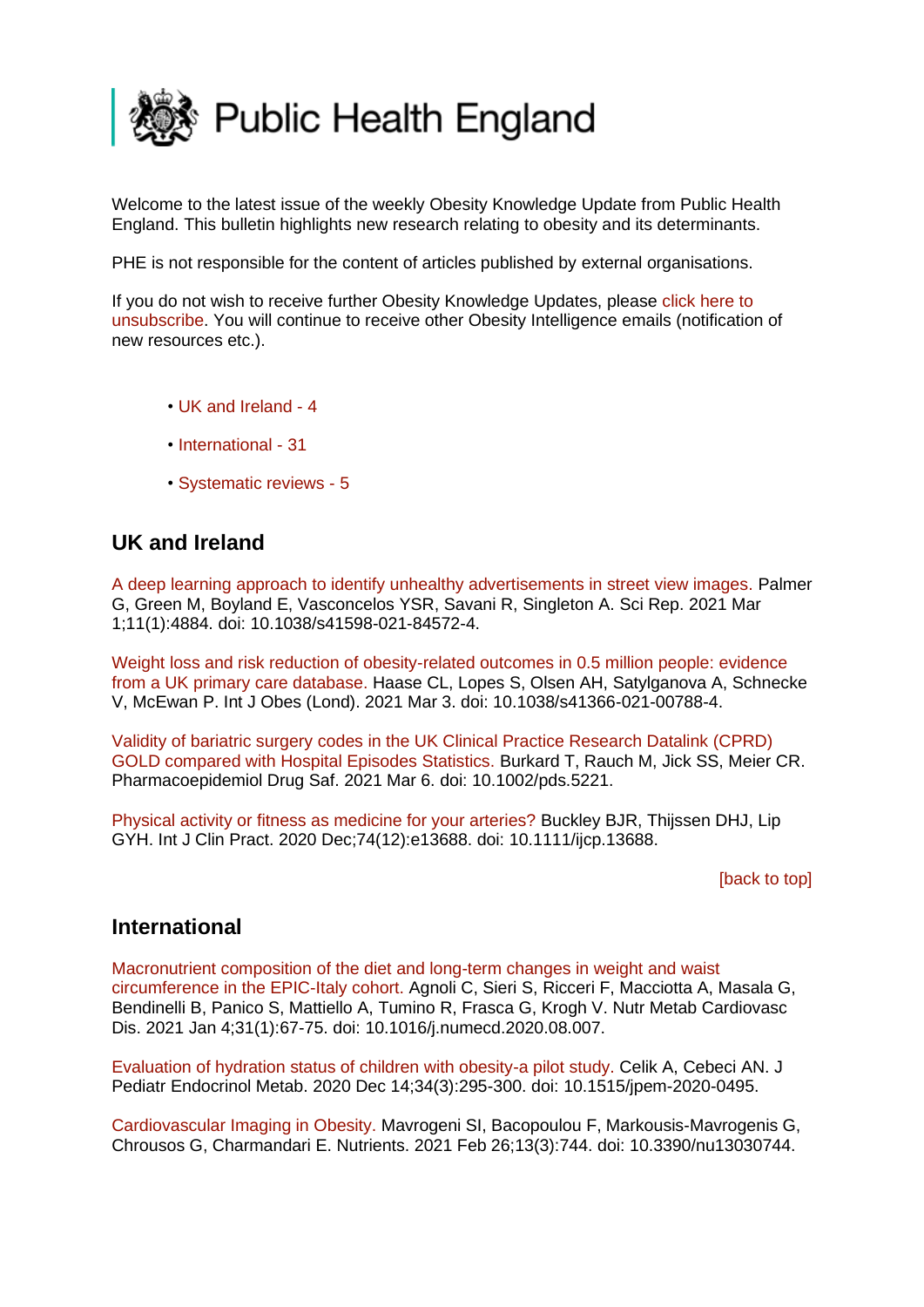[Childhood Obesity and Respiratory Diseases: Which Link? d](https://eur01.safelinks.protection.outlook.com/?url=https%3A%2F%2Fpubmed.ncbi.nlm.nih.gov%2F33669035%2F&data=04%7C01%7CMaggie.Graham%40phe.gov.uk%7Cf4b58510f8cd4773809e08d8e2dd0301%7Cee4e14994a354b2ead475f3cf9de8666%7C0%7C0%7C637508786147160131%7CUnknown%7CTWFpbGZsb3d8eyJWIjoiMC4wLjAwMDAiLCJQIjoiV2luMzIiLCJBTiI6Ik1haWwiLCJXVCI6Mn0%3D%7C1000&sdata=S4ITmuBdXeR%2B6yYsEQ%2FasRW7X%2Fz19isoz7OMKnInNCE%3D&reserved=0)i Palmo E, Filice E, Cavallo A, Caffarelli C, Maltoni G, Miniaci A, Ricci G, Pession A. Children (Basel). 2021 Feb 25;8(3):177. doi: 10.3390/children8030177.

[Multilevel mobile health approach to improve cardiovascular health in resource-limited](https://eur01.safelinks.protection.outlook.com/?url=https%3A%2F%2Fpubmed.ncbi.nlm.nih.gov%2F33371027%2F&data=04%7C01%7CMaggie.Graham%40phe.gov.uk%7Cf4b58510f8cd4773809e08d8e2dd0301%7Cee4e14994a354b2ead475f3cf9de8666%7C0%7C0%7C637508786147170123%7CUnknown%7CTWFpbGZsb3d8eyJWIjoiMC4wLjAwMDAiLCJQIjoiV2luMzIiLCJBTiI6Ik1haWwiLCJXVCI6Mn0%3D%7C1000&sdata=HBVo1JKeHm9w0k9SUOPumj3c7PmYReuw6JVunbpOL%2Fo%3D&reserved=0)  [communities with Step It Up: a randomised controlled trial protocol targeting physical activity.](https://eur01.safelinks.protection.outlook.com/?url=https%3A%2F%2Fpubmed.ncbi.nlm.nih.gov%2F33371027%2F&data=04%7C01%7CMaggie.Graham%40phe.gov.uk%7Cf4b58510f8cd4773809e08d8e2dd0301%7Cee4e14994a354b2ead475f3cf9de8666%7C0%7C0%7C637508786147170123%7CUnknown%7CTWFpbGZsb3d8eyJWIjoiMC4wLjAwMDAiLCJQIjoiV2luMzIiLCJBTiI6Ik1haWwiLCJXVCI6Mn0%3D%7C1000&sdata=HBVo1JKeHm9w0k9SUOPumj3c7PmYReuw6JVunbpOL%2Fo%3D&reserved=0)  Tamura K, Vijayakumar NP, Troendle JF, Curlin K, Neally SJ, Mitchell VM, Collins BS, Baumer Y, Gutierrez-Huerta CA, Islam R, Turner BS, Andrews MR, Ceasar JN, Claudel SE, Tippey KG, Giuliano S, McCoy R, Zahurak J, Lambert S, Moore PJ, Douglas-Brown M, Wallen GR, Dodge T, Powell-Wiley TM. BMJ Open. 2020 Dec 21;10(12):e040702. doi: 10.1136/bmjopen-2020-040702.

[Prevalence of Overweight, Obesity, Abdominal Obesity, and Obesity-Related Risk Factors in](https://eur01.safelinks.protection.outlook.com/?url=https%3A%2F%2Fpubmed.ncbi.nlm.nih.gov%2F33669323%2F&data=04%7C01%7CMaggie.Graham%40phe.gov.uk%7Cf4b58510f8cd4773809e08d8e2dd0301%7Cee4e14994a354b2ead475f3cf9de8666%7C0%7C0%7C637508786147180122%7CUnknown%7CTWFpbGZsb3d8eyJWIjoiMC4wLjAwMDAiLCJQIjoiV2luMzIiLCJBTiI6Ik1haWwiLCJXVCI6Mn0%3D%7C1000&sdata=TvcADgG2uk8rJ2LCNHxNxt4UDZgp7bzXedokVMlBScw%3D&reserved=0)  [Polish Preschool Children: A Cross-Sectional Study. M](https://eur01.safelinks.protection.outlook.com/?url=https%3A%2F%2Fpubmed.ncbi.nlm.nih.gov%2F33669323%2F&data=04%7C01%7CMaggie.Graham%40phe.gov.uk%7Cf4b58510f8cd4773809e08d8e2dd0301%7Cee4e14994a354b2ead475f3cf9de8666%7C0%7C0%7C637508786147180122%7CUnknown%7CTWFpbGZsb3d8eyJWIjoiMC4wLjAwMDAiLCJQIjoiV2luMzIiLCJBTiI6Ik1haWwiLCJXVCI6Mn0%3D%7C1000&sdata=TvcADgG2uk8rJ2LCNHxNxt4UDZgp7bzXedokVMlBScw%3D&reserved=0)atłosz P, Wyszyńska J, Asif M, Szybisty A, Aslam M, Mazur A, Herbert J. J Clin Med. 2021 Feb 16;10(4):790. doi: 10.3390/jcm10040790.

[Population-based waist circumference reference values in Japanese children \(0-6 years\):](https://eur01.safelinks.protection.outlook.com/?url=https%3A%2F%2Fpubmed.ncbi.nlm.nih.gov%2F33675207%2F&data=04%7C01%7CMaggie.Graham%40phe.gov.uk%7Cf4b58510f8cd4773809e08d8e2dd0301%7Cee4e14994a354b2ead475f3cf9de8666%7C0%7C0%7C637508786147190120%7CUnknown%7CTWFpbGZsb3d8eyJWIjoiMC4wLjAwMDAiLCJQIjoiV2luMzIiLCJBTiI6Ik1haWwiLCJXVCI6Mn0%3D%7C1000&sdata=hcRLNaveqzVumIau9LWmOsgI1FPdWI%2BHHKxoNzyxMUg%3D&reserved=0)  [comparisons with Dutch, Swedish and Turkish preschool children. I](https://eur01.safelinks.protection.outlook.com/?url=https%3A%2F%2Fpubmed.ncbi.nlm.nih.gov%2F33675207%2F&data=04%7C01%7CMaggie.Graham%40phe.gov.uk%7Cf4b58510f8cd4773809e08d8e2dd0301%7Cee4e14994a354b2ead475f3cf9de8666%7C0%7C0%7C637508786147190120%7CUnknown%7CTWFpbGZsb3d8eyJWIjoiMC4wLjAwMDAiLCJQIjoiV2luMzIiLCJBTiI6Ik1haWwiLCJXVCI6Mn0%3D%7C1000&sdata=hcRLNaveqzVumIau9LWmOsgI1FPdWI%2BHHKxoNzyxMUg%3D&reserved=0)nokuchi M, Matsuo N, Takayama JI, Hasegawa T. J Pediatr Endocrinol Metab. 2020 Dec 18;34(3):349-356. doi: 10.1515/jpem-2020-0418.

[Is obesity a manifestation of systemic racism? A ten-point strategy for study and](https://eur01.safelinks.protection.outlook.com/?url=https%3A%2F%2Fpubmed.ncbi.nlm.nih.gov%2F33675581%2F&data=04%7C01%7CMaggie.Graham%40phe.gov.uk%7Cf4b58510f8cd4773809e08d8e2dd0301%7Cee4e14994a354b2ead475f3cf9de8666%7C0%7C0%7C637508786147200116%7CUnknown%7CTWFpbGZsb3d8eyJWIjoiMC4wLjAwMDAiLCJQIjoiV2luMzIiLCJBTiI6Ik1haWwiLCJXVCI6Mn0%3D%7C1000&sdata=QkwgY41naTrjVcbC%2B6BgLeIF8fsoHYgXKCVkQAzHjEc%3D&reserved=0)  [intervention. A](https://eur01.safelinks.protection.outlook.com/?url=https%3A%2F%2Fpubmed.ncbi.nlm.nih.gov%2F33675581%2F&data=04%7C01%7CMaggie.Graham%40phe.gov.uk%7Cf4b58510f8cd4773809e08d8e2dd0301%7Cee4e14994a354b2ead475f3cf9de8666%7C0%7C0%7C637508786147200116%7CUnknown%7CTWFpbGZsb3d8eyJWIjoiMC4wLjAwMDAiLCJQIjoiV2luMzIiLCJBTiI6Ik1haWwiLCJXVCI6Mn0%3D%7C1000&sdata=QkwgY41naTrjVcbC%2B6BgLeIF8fsoHYgXKCVkQAzHjEc%3D&reserved=0)aron DG, Stanford FC. J Intern Med. 2021 Mar 6. doi: 10.1111/joim.13270.

[Neck circumference cut-offs for overweight and obesity in a group of Mexican adolescents.](https://eur01.safelinks.protection.outlook.com/?url=https%3A%2F%2Fpubmed.ncbi.nlm.nih.gov%2F33649525%2F&data=04%7C01%7CMaggie.Graham%40phe.gov.uk%7Cf4b58510f8cd4773809e08d8e2dd0301%7Cee4e14994a354b2ead475f3cf9de8666%7C0%7C0%7C637508786147200116%7CUnknown%7CTWFpbGZsb3d8eyJWIjoiMC4wLjAwMDAiLCJQIjoiV2luMzIiLCJBTiI6Ik1haWwiLCJXVCI6Mn0%3D%7C1000&sdata=41Dx3lmRdqJ3Q0RzZFAoE8RouexSHastroxCeIe23%2Fs%3D&reserved=0)  Iñarritu-Pérez MDC, Kaufer-Horwitz M, Yamamoto-Kimura L, Morán-Álvarez C, Alvear-Galindo G, Moreno-Altamirano A, Cruz-Licea V. Eur J Clin Nutr. 2021 Mar 1. doi: 10.1038/s41430-021-00879-5.

[Associations between fruit juice and milk consumption and change in BMI in a large](https://eur01.safelinks.protection.outlook.com/?url=https%3A%2F%2Fpubmed.ncbi.nlm.nih.gov%2F33648027%2F&data=04%7C01%7CMaggie.Graham%40phe.gov.uk%7Cf4b58510f8cd4773809e08d8e2dd0301%7Cee4e14994a354b2ead475f3cf9de8666%7C0%7C0%7C637508786147210106%7CUnknown%7CTWFpbGZsb3d8eyJWIjoiMC4wLjAwMDAiLCJQIjoiV2luMzIiLCJBTiI6Ik1haWwiLCJXVCI6Mn0%3D%7C1000&sdata=CuJ57ILZhzRx2TQrOfpYY45L%2BfZkr25BtKb3U1enTZM%3D&reserved=0)  [prospective cohort of U.S. adolescents and preadolescents. S](https://eur01.safelinks.protection.outlook.com/?url=https%3A%2F%2Fpubmed.ncbi.nlm.nih.gov%2F33648027%2F&data=04%7C01%7CMaggie.Graham%40phe.gov.uk%7Cf4b58510f8cd4773809e08d8e2dd0301%7Cee4e14994a354b2ead475f3cf9de8666%7C0%7C0%7C637508786147210106%7CUnknown%7CTWFpbGZsb3d8eyJWIjoiMC4wLjAwMDAiLCJQIjoiV2luMzIiLCJBTiI6Ik1haWwiLCJXVCI6Mn0%3D%7C1000&sdata=CuJ57ILZhzRx2TQrOfpYY45L%2BfZkr25BtKb3U1enTZM%3D&reserved=0)akaki JR, Li J, Gao S, Ha K, Tamimi RM, Chavarro JE, Chen MH, Sun Q, Hart JE, Chun OK. Pediatr Obes. 2021 Mar 1:e12781. doi: 10.1111/ijpo.12781.

[Atrial Fibrillation and Obesity: Reverse Remodeling of Atrial Substrate With Weight](https://eur01.safelinks.protection.outlook.com/?url=https%3A%2F%2Fpubmed.ncbi.nlm.nih.gov%2F33640353%2F&data=04%7C01%7CMaggie.Graham%40phe.gov.uk%7Cf4b58510f8cd4773809e08d8e2dd0301%7Cee4e14994a354b2ead475f3cf9de8666%7C0%7C0%7C637508786147220101%7CUnknown%7CTWFpbGZsb3d8eyJWIjoiMC4wLjAwMDAiLCJQIjoiV2luMzIiLCJBTiI6Ik1haWwiLCJXVCI6Mn0%3D%7C1000&sdata=jspjOrGWkpkj5LcjIj86jjNNgo8DpwBejEocE2gA6wg%3D&reserved=0)  [Reduction. M](https://eur01.safelinks.protection.outlook.com/?url=https%3A%2F%2Fpubmed.ncbi.nlm.nih.gov%2F33640353%2F&data=04%7C01%7CMaggie.Graham%40phe.gov.uk%7Cf4b58510f8cd4773809e08d8e2dd0301%7Cee4e14994a354b2ead475f3cf9de8666%7C0%7C0%7C637508786147220101%7CUnknown%7CTWFpbGZsb3d8eyJWIjoiMC4wLjAwMDAiLCJQIjoiV2luMzIiLCJBTiI6Ik1haWwiLCJXVCI6Mn0%3D%7C1000&sdata=jspjOrGWkpkj5LcjIj86jjNNgo8DpwBejEocE2gA6wg%3D&reserved=0)ahajan R, Lau DH, Brooks AG, Shipp NJ, Wood JPM, Manavis J, Samuel CS, Patel KP, Finnie JW, Alasady M, Kalman JM, Sanders P. JACC Clin Electrophysiol. 2021 Feb 19:S2405-500X(20)31197-X. doi: 10.1016/j.jacep.2020.11.015.

[Reversal of the Upward Trend of Obesity in Boys, but Not in Girls, in Spain. A](https://eur01.safelinks.protection.outlook.com/?url=https%3A%2F%2Fpubmed.ncbi.nlm.nih.gov%2F33672817%2F&data=04%7C01%7CMaggie.Graham%40phe.gov.uk%7Cf4b58510f8cd4773809e08d8e2dd0301%7Cee4e14994a354b2ead475f3cf9de8666%7C0%7C0%7C637508786147220101%7CUnknown%7CTWFpbGZsb3d8eyJWIjoiMC4wLjAwMDAiLCJQIjoiV2luMzIiLCJBTiI6Ik1haWwiLCJXVCI6Mn0%3D%7C1000&sdata=acyaLVWA5EwMgbm3gNuoG5zVE%2Fzmu7dtmgIpUoC8NYc%3D&reserved=0)lbaladejo-Vicente R, Villanueva-Orbaiz R, Carabantes-Alarcon D, Santos-Sancho J, Jiménez-García R, Regidor E. Int J Environ Res Public Health. 2021 Feb 14;18(4):1842. doi: 10.3390/ijerph18041842.

[Social Jetlag Is Associated with the Frequency of Consumption of Sugar-Sweetened](https://eur01.safelinks.protection.outlook.com/?url=https%3A%2F%2Fpubmed.ncbi.nlm.nih.gov%2F33653680%2F&data=04%7C01%7CMaggie.Graham%40phe.gov.uk%7Cf4b58510f8cd4773809e08d8e2dd0301%7Cee4e14994a354b2ead475f3cf9de8666%7C0%7C0%7C637508786147240088%7CUnknown%7CTWFpbGZsb3d8eyJWIjoiMC4wLjAwMDAiLCJQIjoiV2luMzIiLCJBTiI6Ik1haWwiLCJXVCI6Mn0%3D%7C1000&sdata=O8rOlaPFQ%2B4%2BgwD32%2BzCrEL%2BcT9%2FSiEfpHqhw%2Fh2eGc%3D&reserved=0)  [Beverages and a High BMI Percentile in Adolescents: Results of the Cross-Sectional Family](https://eur01.safelinks.protection.outlook.com/?url=https%3A%2F%2Fpubmed.ncbi.nlm.nih.gov%2F33653680%2F&data=04%7C01%7CMaggie.Graham%40phe.gov.uk%7Cf4b58510f8cd4773809e08d8e2dd0301%7Cee4e14994a354b2ead475f3cf9de8666%7C0%7C0%7C637508786147240088%7CUnknown%7CTWFpbGZsb3d8eyJWIjoiMC4wLjAwMDAiLCJQIjoiV2luMzIiLCJBTiI6Ik1haWwiLCJXVCI6Mn0%3D%7C1000&sdata=O8rOlaPFQ%2B4%2BgwD32%2BzCrEL%2BcT9%2FSiEfpHqhw%2Fh2eGc%3D&reserved=0)  [Life, Activity, Sun, Health, and Eating \(FLASHE\) Study. C](https://eur01.safelinks.protection.outlook.com/?url=https%3A%2F%2Fpubmed.ncbi.nlm.nih.gov%2F33653680%2F&data=04%7C01%7CMaggie.Graham%40phe.gov.uk%7Cf4b58510f8cd4773809e08d8e2dd0301%7Cee4e14994a354b2ead475f3cf9de8666%7C0%7C0%7C637508786147240088%7CUnknown%7CTWFpbGZsb3d8eyJWIjoiMC4wLjAwMDAiLCJQIjoiV2luMzIiLCJBTiI6Ik1haWwiLCJXVCI6Mn0%3D%7C1000&sdata=O8rOlaPFQ%2B4%2BgwD32%2BzCrEL%2BcT9%2FSiEfpHqhw%2Fh2eGc%3D&reserved=0)etiner O, Yildirim G, Kalyoncu ZB. J Acad Nutr Diet. 2021 Feb 27:S2212-2672(21)00064-2. doi: 10.1016/j.jand.2021.01.017.

[Indicators and determinants of the years of working life lost:](https://eur01.safelinks.protection.outlook.com/?url=https%3A%2F%2Fpubmed.ncbi.nlm.nih.gov%2F33645306%2F&data=04%7C01%7CMaggie.Graham%40phe.gov.uk%7Cf4b58510f8cd4773809e08d8e2dd0301%7Cee4e14994a354b2ead475f3cf9de8666%7C0%7C0%7C637508786147240088%7CUnknown%7CTWFpbGZsb3d8eyJWIjoiMC4wLjAwMDAiLCJQIjoiV2luMzIiLCJBTiI6Ik1haWwiLCJXVCI6Mn0%3D%7C1000&sdata=o%2FBfZEFEmQJObyTsmgaUDvO4%2ByULNKrX%2BhrWsGIcjVM%3D&reserved=0) a narrative review. Shiri R, Hiilamo A, Lallukka T. Scand J Public Health. 2021 Mar 1:1403494821993669. doi: 10.1177/1403494821993669.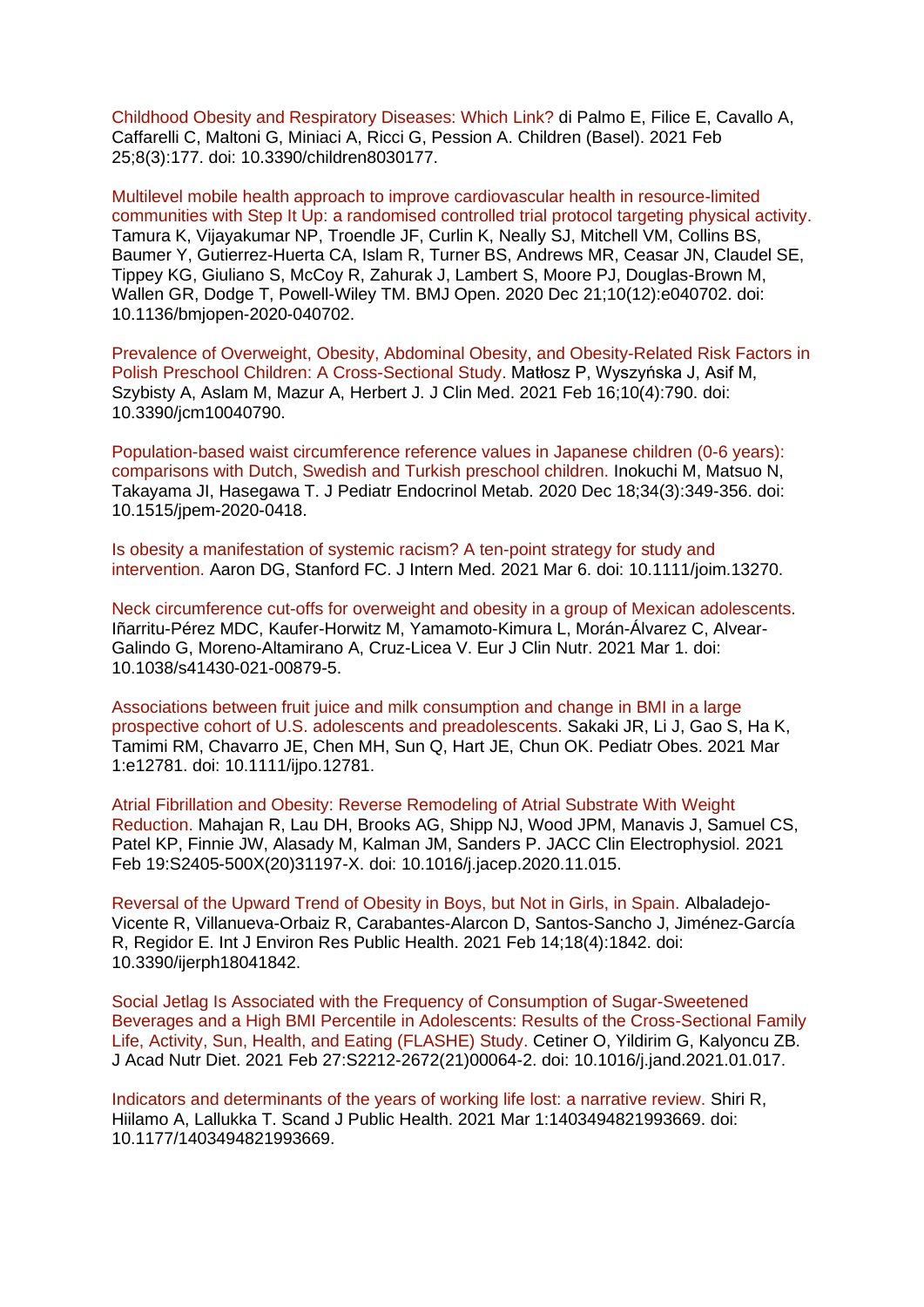[Behavioral Weight Loss Intervention Preferences of Adolescents with Overweight/Obesity.](https://eur01.safelinks.protection.outlook.com/?url=https%3A%2F%2Fpubmed.ncbi.nlm.nih.gov%2F33646015%2F&data=04%7C01%7CMaggie.Graham%40phe.gov.uk%7Cf4b58510f8cd4773809e08d8e2dd0301%7Cee4e14994a354b2ead475f3cf9de8666%7C0%7C0%7C637508786147250081%7CUnknown%7CTWFpbGZsb3d8eyJWIjoiMC4wLjAwMDAiLCJQIjoiV2luMzIiLCJBTiI6Ik1haWwiLCJXVCI6Mn0%3D%7C1000&sdata=bVE6M5BwJONv%2BV%2FOFsL0iUVReYeiu6jJ7zK0y7%2FRSfQ%3D&reserved=0)  Lee AM, Szurek SM, Dilip A, Dillard JR, Miller DR, Theis RP, Zaman N, Krieger J, Thompson LA, Janicke DM, Cardel MI. Child Obes. 2021 Mar 1. doi: 10.1089/chi.2020.0296.

[Quality of information of websites dedicated to obesity: a systematic search to promote high](https://eur01.safelinks.protection.outlook.com/?url=https%3A%2F%2Fpubmed.ncbi.nlm.nih.gov%2F33665782%2F&data=04%7C01%7CMaggie.Graham%40phe.gov.uk%7Cf4b58510f8cd4773809e08d8e2dd0301%7Cee4e14994a354b2ead475f3cf9de8666%7C0%7C0%7C637508786147260078%7CUnknown%7CTWFpbGZsb3d8eyJWIjoiMC4wLjAwMDAiLCJQIjoiV2luMzIiLCJBTiI6Ik1haWwiLCJXVCI6Mn0%3D%7C1000&sdata=%2FlJOpC4zWXzzqknQHQ1fPJ4yrkQ7O7FtAz0WDLOv0IY%3D&reserved=0)  [level of information for Internet users and professionals. P](https://eur01.safelinks.protection.outlook.com/?url=https%3A%2F%2Fpubmed.ncbi.nlm.nih.gov%2F33665782%2F&data=04%7C01%7CMaggie.Graham%40phe.gov.uk%7Cf4b58510f8cd4773809e08d8e2dd0301%7Cee4e14994a354b2ead475f3cf9de8666%7C0%7C0%7C637508786147260078%7CUnknown%7CTWFpbGZsb3d8eyJWIjoiMC4wLjAwMDAiLCJQIjoiV2luMzIiLCJBTiI6Ik1haWwiLCJXVCI6Mn0%3D%7C1000&sdata=%2FlJOpC4zWXzzqknQHQ1fPJ4yrkQ7O7FtAz0WDLOv0IY%3D&reserved=0)erra A, Preti A, De Lorenzo V, Nardi AE, Carta MG. Eat Weight Disord. 2021 Mar 4. doi: 10.1007/s40519-020-01089-x.

[Effect of a 12-Week Concurrent Training Intervention on Cardiometabolic Health in Obese](https://eur01.safelinks.protection.outlook.com/?url=https%3A%2F%2Fpubmed.ncbi.nlm.nih.gov%2F33643072%2F&data=04%7C01%7CMaggie.Graham%40phe.gov.uk%7Cf4b58510f8cd4773809e08d8e2dd0301%7Cee4e14994a354b2ead475f3cf9de8666%7C0%7C0%7C637508786147270075%7CUnknown%7CTWFpbGZsb3d8eyJWIjoiMC4wLjAwMDAiLCJQIjoiV2luMzIiLCJBTiI6Ik1haWwiLCJXVCI6Mn0%3D%7C1000&sdata=Mb8V%2F7%2BUIT7XVmVUzuhE7ykZHEUXd6dOeyFef7d6Jv0%3D&reserved=0)  [Men: A Pilot](https://eur01.safelinks.protection.outlook.com/?url=https%3A%2F%2Fpubmed.ncbi.nlm.nih.gov%2F33643072%2F&data=04%7C01%7CMaggie.Graham%40phe.gov.uk%7Cf4b58510f8cd4773809e08d8e2dd0301%7Cee4e14994a354b2ead475f3cf9de8666%7C0%7C0%7C637508786147270075%7CUnknown%7CTWFpbGZsb3d8eyJWIjoiMC4wLjAwMDAiLCJQIjoiV2luMzIiLCJBTiI6Ik1haWwiLCJXVCI6Mn0%3D%7C1000&sdata=Mb8V%2F7%2BUIT7XVmVUzuhE7ykZHEUXd6dOeyFef7d6Jv0%3D&reserved=0) Study. Amaro-Gahete FJ, Ponce-González JG, Corral-Pérez J, Velázquez-Díaz D, Lavie CJ, Jiménez-Pavón D. Front Physiol. 2021 Feb 11;12:630831. doi: 10.3389/fphys.2021.630831.

[Obesity among postmenopausal women: what is the best anthropometric index to assess](https://eur01.safelinks.protection.outlook.com/?url=https%3A%2F%2Fpubmed.ncbi.nlm.nih.gov%2F33651744%2F&data=04%7C01%7CMaggie.Graham%40phe.gov.uk%7Cf4b58510f8cd4773809e08d8e2dd0301%7Cee4e14994a354b2ead475f3cf9de8666%7C0%7C0%7C637508786147290069%7CUnknown%7CTWFpbGZsb3d8eyJWIjoiMC4wLjAwMDAiLCJQIjoiV2luMzIiLCJBTiI6Ik1haWwiLCJXVCI6Mn0%3D%7C1000&sdata=pitd9LgNKJFleBL5VeNyZnl3isgTCZaRos220qIklFQ%3D&reserved=0)  [adiposity and success of weight-loss intervention? G](https://eur01.safelinks.protection.outlook.com/?url=https%3A%2F%2Fpubmed.ncbi.nlm.nih.gov%2F33651744%2F&data=04%7C01%7CMaggie.Graham%40phe.gov.uk%7Cf4b58510f8cd4773809e08d8e2dd0301%7Cee4e14994a354b2ead475f3cf9de8666%7C0%7C0%7C637508786147290069%7CUnknown%7CTWFpbGZsb3d8eyJWIjoiMC4wLjAwMDAiLCJQIjoiV2luMzIiLCJBTiI6Ik1haWwiLCJXVCI6Mn0%3D%7C1000&sdata=pitd9LgNKJFleBL5VeNyZnl3isgTCZaRos220qIklFQ%3D&reserved=0)hachem A, Marcotte-Chénard A, Tremblay D, Prud'homme D, Rabasa-Lhoret R, Riesco E, Brochu M, Dionne IJ. Menopause. 2021 Mar 1. doi: 10.1097/GME.0000000000001754.

[Durability of Changes in Biomarkers of Cardiometabolic Disease: 1-Year Family-Based](https://eur01.safelinks.protection.outlook.com/?url=https%3A%2F%2Fpubmed.ncbi.nlm.nih.gov%2F33650888%2F&data=04%7C01%7CMaggie.Graham%40phe.gov.uk%7Cf4b58510f8cd4773809e08d8e2dd0301%7Cee4e14994a354b2ead475f3cf9de8666%7C0%7C0%7C637508786147300063%7CUnknown%7CTWFpbGZsb3d8eyJWIjoiMC4wLjAwMDAiLCJQIjoiV2luMzIiLCJBTiI6Ik1haWwiLCJXVCI6Mn0%3D%7C1000&sdata=bDft1TdJ74Uf%2FZiGu1sexEdfwxWFSZI0WgPektr%2F5JA%3D&reserved=0)  [Intervention in Children with Obesity. K](https://eur01.safelinks.protection.outlook.com/?url=https%3A%2F%2Fpubmed.ncbi.nlm.nih.gov%2F33650888%2F&data=04%7C01%7CMaggie.Graham%40phe.gov.uk%7Cf4b58510f8cd4773809e08d8e2dd0301%7Cee4e14994a354b2ead475f3cf9de8666%7C0%7C0%7C637508786147300063%7CUnknown%7CTWFpbGZsb3d8eyJWIjoiMC4wLjAwMDAiLCJQIjoiV2luMzIiLCJBTiI6Ik1haWwiLCJXVCI6Mn0%3D%7C1000&sdata=bDft1TdJ74Uf%2FZiGu1sexEdfwxWFSZI0WgPektr%2F5JA%3D&reserved=0)ahhan N, Hossain MJ, Lang J, Harrison C, Canas J, Wysocki T, Lochrie A, Balagopal PB. Metab Syndr Relat Disord. 2021 Mar 1. doi: 10.1089/met.2020.0097.

[When Industrial Policies Conflict With Population Health: Potential Impact of Removing Food](https://eur01.safelinks.protection.outlook.com/?url=https%3A%2F%2Fpubmed.ncbi.nlm.nih.gov%2F33641766%2F&data=04%7C01%7CMaggie.Graham%40phe.gov.uk%7Cf4b58510f8cd4773809e08d8e2dd0301%7Cee4e14994a354b2ead475f3cf9de8666%7C0%7C0%7C637508786147300063%7CUnknown%7CTWFpbGZsb3d8eyJWIjoiMC4wLjAwMDAiLCJQIjoiV2luMzIiLCJBTiI6Ik1haWwiLCJXVCI6Mn0%3D%7C1000&sdata=32yP2yviPhiFKRzIHzvrKroAx1VB3Mn20QjdFlcE90E%3D&reserved=0)  [Subsidies on Obesity Rates. R](https://eur01.safelinks.protection.outlook.com/?url=https%3A%2F%2Fpubmed.ncbi.nlm.nih.gov%2F33641766%2F&data=04%7C01%7CMaggie.Graham%40phe.gov.uk%7Cf4b58510f8cd4773809e08d8e2dd0301%7Cee4e14994a354b2ead475f3cf9de8666%7C0%7C0%7C637508786147300063%7CUnknown%7CTWFpbGZsb3d8eyJWIjoiMC4wLjAwMDAiLCJQIjoiV2luMzIiLCJBTiI6Ik1haWwiLCJXVCI6Mn0%3D%7C1000&sdata=32yP2yviPhiFKRzIHzvrKroAx1VB3Mn20QjdFlcE90E%3D&reserved=0)odríguez-Mireles S, López-Valcárcel BG, Serra-Majem L. Value Health. 2021 Mar;24(3):336-343. doi: 10.1016/j.jval.2020.12.005.

[Weight-based victimization and school performance in adolescence: Can teachers help](https://eur01.safelinks.protection.outlook.com/?url=https%3A%2F%2Fpubmed.ncbi.nlm.nih.gov%2F33646811%2F&data=04%7C01%7CMaggie.Graham%40phe.gov.uk%7Cf4b58510f8cd4773809e08d8e2dd0301%7Cee4e14994a354b2ead475f3cf9de8666%7C0%7C0%7C637508786147320046%7CUnknown%7CTWFpbGZsb3d8eyJWIjoiMC4wLjAwMDAiLCJQIjoiV2luMzIiLCJBTiI6Ik1haWwiLCJXVCI6Mn0%3D%7C1000&sdata=MIYIkHQIRsTZUCYhmG8LXMR2ExCTzqHrCo3EMxs1n48%3D&reserved=0)  [reduce academic risks? L](https://eur01.safelinks.protection.outlook.com/?url=https%3A%2F%2Fpubmed.ncbi.nlm.nih.gov%2F33646811%2F&data=04%7C01%7CMaggie.Graham%40phe.gov.uk%7Cf4b58510f8cd4773809e08d8e2dd0301%7Cee4e14994a354b2ead475f3cf9de8666%7C0%7C0%7C637508786147320046%7CUnknown%7CTWFpbGZsb3d8eyJWIjoiMC4wLjAwMDAiLCJQIjoiV2luMzIiLCJBTiI6Ik1haWwiLCJXVCI6Mn0%3D%7C1000&sdata=MIYIkHQIRsTZUCYhmG8LXMR2ExCTzqHrCo3EMxs1n48%3D&reserved=0)essard LM, Lawrence SE, Puhl RM. Sch Psychol. 2021 Jan;36(1):69-74. doi: 10.1037/spq0000371.

[A standard calculation methodology for human doubly labeled water studies. S](https://eur01.safelinks.protection.outlook.com/?url=https%3A%2F%2Fpubmed.ncbi.nlm.nih.gov%2F33665639%2F&data=04%7C01%7CMaggie.Graham%40phe.gov.uk%7Cf4b58510f8cd4773809e08d8e2dd0301%7Cee4e14994a354b2ead475f3cf9de8666%7C0%7C0%7C637508786147330038%7CUnknown%7CTWFpbGZsb3d8eyJWIjoiMC4wLjAwMDAiLCJQIjoiV2luMzIiLCJBTiI6Ik1haWwiLCJXVCI6Mn0%3D%7C1000&sdata=A%2BboZYR58R%2FG3avOWERMMjcV40v7tadlElBMnwKwgqE%3D&reserved=0)peakman JR, Yamada Y, Sagayama H, Berman ESF, Ainslie PN, Andersen LF, Anderson LJ, Arab L, Baddou I, Bedu-Addo K, Blaak EE, Blanc S, Bonomi AG, Bouten CVC, Bovet P, Buchowski MS, Butte NF, Camps SGJA, Close GL, Cooper JA, Creasy SA, Das SK, Cooper R, Dugas LR, Ebbeling CB, Ekelund U, Entringer S, Forrester T, Fudge BW, Goris AH, Gurven M, Hambly C, El Hamdouchi A, Hoos MB, Hu S, Joonas N, Joosen AM, Katzmarzyk P, Kempen KP, Kimura M, Kraus WE, Kushner RF, Lambert EV, Leonard WR, Lessan N, Ludwig DS, Martin CK, Medin AC, Meijer EP, Morehen JC, Morton JP, Neuhouser ML, Nicklas TA, Ojiambo RM, Pietiläinen KH, Pitsiladis YP, Plange-Rhule J, Plasqui G, Prentice RL, Rabinovich RA, Racette SB, Raichlen DA, Ravussin E, Reynolds RM, Roberts SB, Schuit AJ, Sjödin AM, Stice E, Urlacher SS, Valenti G, Van Etten LM, Van Mil EA, Wells JCK, Wilson G, Wood BM, Yanovski J, Yoshida T, Zhang X, Murphy-Alford AJ, Loechl CU, Melanson EL, Luke AH, Pontzer H, Rood J, Schoeller DA, Westerterp KR, Wong WW; IAEA DLW database group. Cell Rep Med. 2021 Feb 16;2(2):100203. doi: 10.1016/j.xcrm.2021.100203.

[A Difference-in-Difference Study Evaluating the Effect of Minimum Wage Policy on Body](https://eur01.safelinks.protection.outlook.com/?url=https%3A%2F%2Fpubmed.ncbi.nlm.nih.gov%2F33665650%2F&data=04%7C01%7CMaggie.Graham%40phe.gov.uk%7Cf4b58510f8cd4773809e08d8e2dd0301%7Cee4e14994a354b2ead475f3cf9de8666%7C0%7C0%7C637508786147340029%7CUnknown%7CTWFpbGZsb3d8eyJWIjoiMC4wLjAwMDAiLCJQIjoiV2luMzIiLCJBTiI6Ik1haWwiLCJXVCI6Mn0%3D%7C1000&sdata=1h9BREFzabN3YrsArH%2BLJzvsPpmbbEcnBn1nG502Lto%3D&reserved=0)  [Mass Index and Related Health Behaviors. C](https://eur01.safelinks.protection.outlook.com/?url=https%3A%2F%2Fpubmed.ncbi.nlm.nih.gov%2F33665650%2F&data=04%7C01%7CMaggie.Graham%40phe.gov.uk%7Cf4b58510f8cd4773809e08d8e2dd0301%7Cee4e14994a354b2ead475f3cf9de8666%7C0%7C0%7C637508786147340029%7CUnknown%7CTWFpbGZsb3d8eyJWIjoiMC4wLjAwMDAiLCJQIjoiV2luMzIiLCJBTiI6Ik1haWwiLCJXVCI6Mn0%3D%7C1000&sdata=1h9BREFzabN3YrsArH%2BLJzvsPpmbbEcnBn1nG502Lto%3D&reserved=0)aspi CE, De Marco M, Durfee T, Oyenuga A, Chapman L, Wolfson J, Myers S Jr, Harnack LJ. Obs Stud. 2021 Feb;7:https://obsstudies.org/wp-content/uploads/2021/02/caspi\_obs\_studies\_published.pdf.

[The effects of intervening with physical activity in the early years \(ages 3-5\) on health-related](https://eur01.safelinks.protection.outlook.com/?url=https%3A%2F%2Fpubmed.ncbi.nlm.nih.gov%2F32700186%2F&data=04%7C01%7CMaggie.Graham%40phe.gov.uk%7Cf4b58510f8cd4773809e08d8e2dd0301%7Cee4e14994a354b2ead475f3cf9de8666%7C0%7C0%7C637508786147360016%7CUnknown%7CTWFpbGZsb3d8eyJWIjoiMC4wLjAwMDAiLCJQIjoiV2luMzIiLCJBTiI6Ik1haWwiLCJXVCI6Mn0%3D%7C1000&sdata=iAcRZ9HNOISpi%2FQ3xznwRjVSyVjR7ESRiO4tcZvZOe8%3D&reserved=0)  [quality of life: a secondary analysis of the Activity Begins in Childhood \(ABC\) trial. N](https://eur01.safelinks.protection.outlook.com/?url=https%3A%2F%2Fpubmed.ncbi.nlm.nih.gov%2F32700186%2F&data=04%7C01%7CMaggie.Graham%40phe.gov.uk%7Cf4b58510f8cd4773809e08d8e2dd0301%7Cee4e14994a354b2ead475f3cf9de8666%7C0%7C0%7C637508786147360016%7CUnknown%7CTWFpbGZsb3d8eyJWIjoiMC4wLjAwMDAiLCJQIjoiV2luMzIiLCJBTiI6Ik1haWwiLCJXVCI6Mn0%3D%7C1000&sdata=iAcRZ9HNOISpi%2FQ3xznwRjVSyVjR7ESRiO4tcZvZOe8%3D&reserved=0)agpal TS, Goldfield GS, da Silva DF, Souza S, Burhunduli P, Liu RH, Naylor PJ, Adamo KB. Qual Life Res. 2021 Jan;30(1):221-227. doi: 10.1007/s11136-020-02587-2.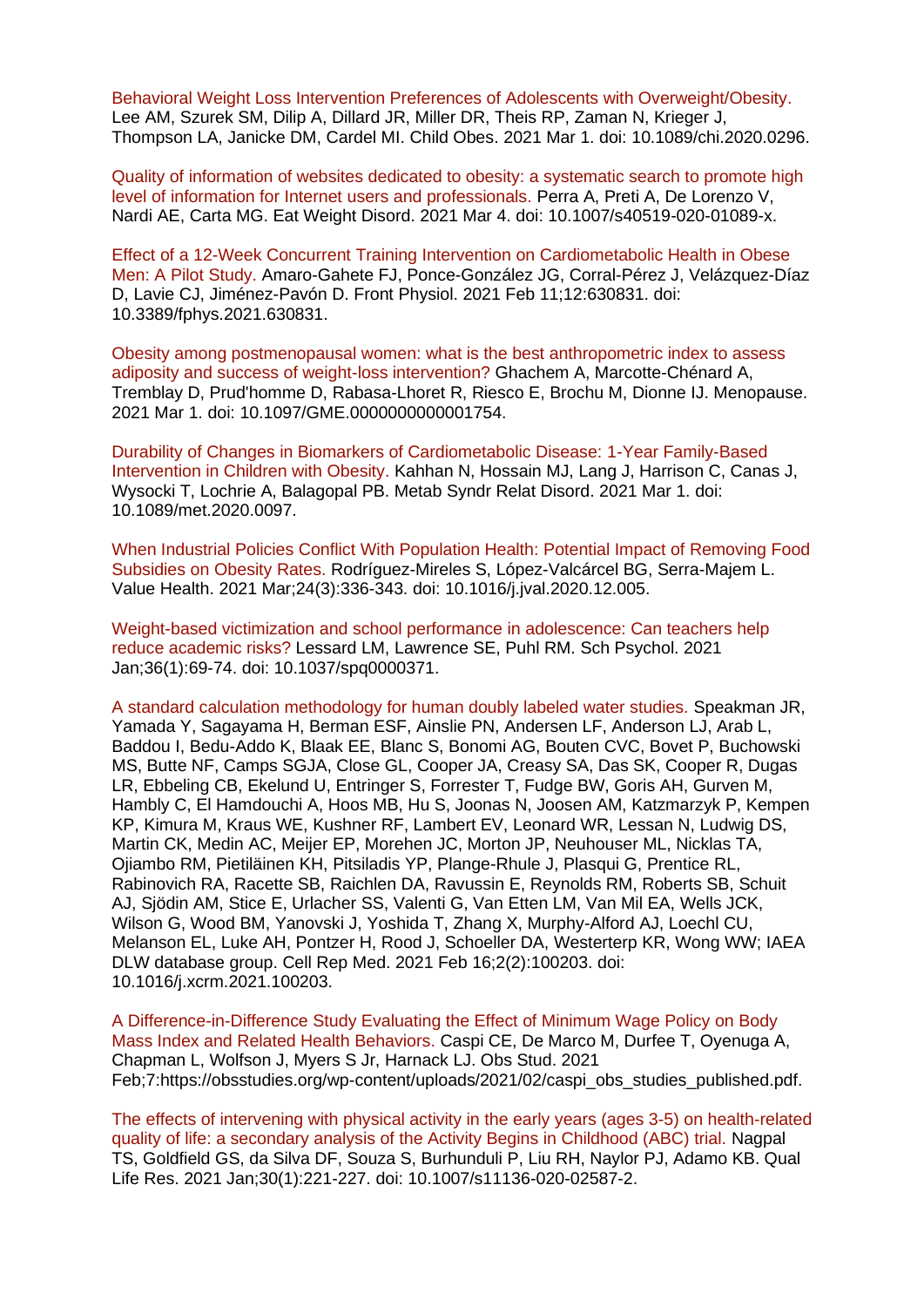[Healthy Lifestyle Management of Pediatric Obesity with a Hybrid System of Customized](https://eur01.safelinks.protection.outlook.com/?url=https%3A%2F%2Fpubmed.ncbi.nlm.nih.gov%2F33669174%2F&data=04%7C01%7CMaggie.Graham%40phe.gov.uk%7Cf4b58510f8cd4773809e08d8e2dd0301%7Cee4e14994a354b2ead475f3cf9de8666%7C0%7C0%7C637508786147360016%7CUnknown%7CTWFpbGZsb3d8eyJWIjoiMC4wLjAwMDAiLCJQIjoiV2luMzIiLCJBTiI6Ik1haWwiLCJXVCI6Mn0%3D%7C1000&sdata=4RzDoe33KO%2F%2FxNcAb1GHYpykY5dmotOm4sAbI4U0%2B%2BM%3D&reserved=0)  [Mobile Technology: The PediaFit Pilot Project. D](https://eur01.safelinks.protection.outlook.com/?url=https%3A%2F%2Fpubmed.ncbi.nlm.nih.gov%2F33669174%2F&data=04%7C01%7CMaggie.Graham%40phe.gov.uk%7Cf4b58510f8cd4773809e08d8e2dd0301%7Cee4e14994a354b2ead475f3cf9de8666%7C0%7C0%7C637508786147360016%7CUnknown%7CTWFpbGZsb3d8eyJWIjoiMC4wLjAwMDAiLCJQIjoiV2luMzIiLCJBTiI6Ik1haWwiLCJXVCI6Mn0%3D%7C1000&sdata=4RzDoe33KO%2F%2FxNcAb1GHYpykY5dmotOm4sAbI4U0%2B%2BM%3D&reserved=0)elli Bovi AP, Manco Cesari G, Rocco MC, Di Michele L, Rimauro I, Lugiero A, Mottola S, De Anseris AGE, Nazzaro L, Massa G, Vajro P. Nutrients. 2021 Feb 16;13(2):631. doi: 10.3390/nu13020631.

[Associations between indicators of energy intake and expenditure with excess weight and](https://eur01.safelinks.protection.outlook.com/?url=https%3A%2F%2Fpubmed.ncbi.nlm.nih.gov%2F33667468%2F&data=04%7C01%7CMaggie.Graham%40phe.gov.uk%7Cf4b58510f8cd4773809e08d8e2dd0301%7Cee4e14994a354b2ead475f3cf9de8666%7C0%7C0%7C637508786147370011%7CUnknown%7CTWFpbGZsb3d8eyJWIjoiMC4wLjAwMDAiLCJQIjoiV2luMzIiLCJBTiI6Ik1haWwiLCJXVCI6Mn0%3D%7C1000&sdata=i%2F6k25S5HdYCG%2B9cvs5mJnAymGbnRQpaviNwq7G50Ag%3D&reserved=0)  [obesity among women in sedentary and less-sedentary jobs. T](https://eur01.safelinks.protection.outlook.com/?url=https%3A%2F%2Fpubmed.ncbi.nlm.nih.gov%2F33667468%2F&data=04%7C01%7CMaggie.Graham%40phe.gov.uk%7Cf4b58510f8cd4773809e08d8e2dd0301%7Cee4e14994a354b2ead475f3cf9de8666%7C0%7C0%7C637508786147370011%7CUnknown%7CTWFpbGZsb3d8eyJWIjoiMC4wLjAwMDAiLCJQIjoiV2luMzIiLCJBTiI6Ik1haWwiLCJXVCI6Mn0%3D%7C1000&sdata=i%2F6k25S5HdYCG%2B9cvs5mJnAymGbnRQpaviNwq7G50Ag%3D&reserved=0)orquati L, Mielke GI, Kolbe-Alexander TL, Brown WJ. Prev Med. 2021 Mar 2:106507. doi: 10.1016/j.ypmed.2021.106507.

[Identifying Key Determinants of Childhood Obesity: A Narrative Review of Machine Learning](https://eur01.safelinks.protection.outlook.com/?url=https%3A%2F%2Fpubmed.ncbi.nlm.nih.gov%2F33661719%2F&data=04%7C01%7CMaggie.Graham%40phe.gov.uk%7Cf4b58510f8cd4773809e08d8e2dd0301%7Cee4e14994a354b2ead475f3cf9de8666%7C0%7C0%7C637508786147380009%7CUnknown%7CTWFpbGZsb3d8eyJWIjoiMC4wLjAwMDAiLCJQIjoiV2luMzIiLCJBTiI6Ik1haWwiLCJXVCI6Mn0%3D%7C1000&sdata=20XiUuRkhmBUwEEKJ1H03Fz%2BOe6zWXkCcKnnsbCj89w%3D&reserved=0)  [Studies. L](https://eur01.safelinks.protection.outlook.com/?url=https%3A%2F%2Fpubmed.ncbi.nlm.nih.gov%2F33661719%2F&data=04%7C01%7CMaggie.Graham%40phe.gov.uk%7Cf4b58510f8cd4773809e08d8e2dd0301%7Cee4e14994a354b2ead475f3cf9de8666%7C0%7C0%7C637508786147380009%7CUnknown%7CTWFpbGZsb3d8eyJWIjoiMC4wLjAwMDAiLCJQIjoiV2luMzIiLCJBTiI6Ik1haWwiLCJXVCI6Mn0%3D%7C1000&sdata=20XiUuRkhmBUwEEKJ1H03Fz%2BOe6zWXkCcKnnsbCj89w%3D&reserved=0)eCroy MN, Kim RS, Stevens J, Hanna DB, Isasi CR. Child Obes. 2021 Mar 4. doi: 10.1089/chi.2020.0324.

[Adolescent Weight Management Intervention in a Nonclinical Setting: Changes in Eating-](https://eur01.safelinks.protection.outlook.com/?url=https%3A%2F%2Fpubmed.ncbi.nlm.nih.gov%2F33660668%2F&data=04%7C01%7CMaggie.Graham%40phe.gov.uk%7Cf4b58510f8cd4773809e08d8e2dd0301%7Cee4e14994a354b2ead475f3cf9de8666%7C0%7C0%7C637508786147390004%7CUnknown%7CTWFpbGZsb3d8eyJWIjoiMC4wLjAwMDAiLCJQIjoiV2luMzIiLCJBTiI6Ik1haWwiLCJXVCI6Mn0%3D%7C1000&sdata=olffMvArzafit09QnsPBB3Hc%2BMz%2F6t%2FGps6DX7GySz4%3D&reserved=0)[Related Cognitions and Depressive Symptoms. D](https://eur01.safelinks.protection.outlook.com/?url=https%3A%2F%2Fpubmed.ncbi.nlm.nih.gov%2F33660668%2F&data=04%7C01%7CMaggie.Graham%40phe.gov.uk%7Cf4b58510f8cd4773809e08d8e2dd0301%7Cee4e14994a354b2ead475f3cf9de8666%7C0%7C0%7C637508786147390004%7CUnknown%7CTWFpbGZsb3d8eyJWIjoiMC4wLjAwMDAiLCJQIjoiV2luMzIiLCJBTiI6Ik1haWwiLCJXVCI6Mn0%3D%7C1000&sdata=olffMvArzafit09QnsPBB3Hc%2BMz%2F6t%2FGps6DX7GySz4%3D&reserved=0)arling KE, Rancourt D, Evans EW, Ranzenhofer LM, Jelalian E. J Dev Behav Pediatr. 2021 Mar 1. doi: 10.1097/DBP.0000000000000929.

[\[back to top\]](#page-0-2)

#### *International: Research related to COVID-19*

[Obesity in Children and Adolescents during COVID-19 Pandemic. S](https://eur01.safelinks.protection.outlook.com/?url=https%3A%2F%2Fpubmed.ncbi.nlm.nih.gov%2F33673078%2F&data=04%7C01%7CMaggie.Graham%40phe.gov.uk%7Cf4b58510f8cd4773809e08d8e2dd0301%7Cee4e14994a354b2ead475f3cf9de8666%7C0%7C0%7C637508786147170123%7CUnknown%7CTWFpbGZsb3d8eyJWIjoiMC4wLjAwMDAiLCJQIjoiV2luMzIiLCJBTiI6Ik1haWwiLCJXVCI6Mn0%3D%7C1000&sdata=Ymx4Wl8L%2BbhzEJg0YbIvdtjZRRC65dhtrSa7v1OGAxQ%3D&reserved=0)tavridou A, Kapsali E, Panagouli E, Thirios A, Polychronis K, Bacopoulou F, Psaltopoulou T, Tsolia M, Sergentanis TN, Tsitsika A. Children (Basel). 2021 Feb 12;8(2):135. doi: 10.3390/children8020135.

[We Should Do More to Offer Evidence-Based Treatment for an Important Modifiable Risk](https://eur01.safelinks.protection.outlook.com/?url=https%3A%2F%2Fpubmed.ncbi.nlm.nih.gov%2F33648370%2F&data=04%7C01%7CMaggie.Graham%40phe.gov.uk%7Cf4b58510f8cd4773809e08d8e2dd0301%7Cee4e14994a354b2ead475f3cf9de8666%7C0%7C0%7C637508786147310053%7CUnknown%7CTWFpbGZsb3d8eyJWIjoiMC4wLjAwMDAiLCJQIjoiV2luMzIiLCJBTiI6Ik1haWwiLCJXVCI6Mn0%3D%7C1000&sdata=Ibd1nov%2Fds0jVo2P%2FmNYZsuViUW%2FEcYp8VxbxQFGGdE%3D&reserved=0)  [Factor for COVID-19: Obesity. D](https://eur01.safelinks.protection.outlook.com/?url=https%3A%2F%2Fpubmed.ncbi.nlm.nih.gov%2F33648370%2F&data=04%7C01%7CMaggie.Graham%40phe.gov.uk%7Cf4b58510f8cd4773809e08d8e2dd0301%7Cee4e14994a354b2ead475f3cf9de8666%7C0%7C0%7C637508786147310053%7CUnknown%7CTWFpbGZsb3d8eyJWIjoiMC4wLjAwMDAiLCJQIjoiV2luMzIiLCJBTiI6Ik1haWwiLCJXVCI6Mn0%3D%7C1000&sdata=Ibd1nov%2Fds0jVo2P%2FmNYZsuViUW%2FEcYp8VxbxQFGGdE%3D&reserved=0)utta N, Ingraham NE, Usher MG, Fox C, Tignanelli CJ, Bramante CT. J Prim Care Community Health. 2021 Jan-Dec;12:2150132721996283. doi: 10.1177/2150132721996283.

[\[back to top\]](#page-0-2)

### <span id="page-3-0"></span>**Systematic reviews**

[Fibromyalgia and obesity: A comprehensive systematic review and meta-analysis. D](https://eur01.safelinks.protection.outlook.com/?url=https%3A%2F%2Fpubmed.ncbi.nlm.nih.gov%2F33676126%2F&data=04%7C01%7CMaggie.Graham%40phe.gov.uk%7Cf4b58510f8cd4773809e08d8e2dd0301%7Cee4e14994a354b2ead475f3cf9de8666%7C0%7C0%7C637508786147150139%7CUnknown%7CTWFpbGZsb3d8eyJWIjoiMC4wLjAwMDAiLCJQIjoiV2luMzIiLCJBTiI6Ik1haWwiLCJXVCI6Mn0%3D%7C1000&sdata=pfx0GknUEUk7vGvzic6fRIBhpAf1LZOQnxVktWPxYp4%3D&reserved=0)'Onghia M, Ciaffi J, Lisi L, Mancarella L, Ricci S, Stefanelli N, Meliconi R, Ursini F. Semin Arthritis Rheum. 2021 Mar 3;51(2):409-424. doi: 10.1016/j.semarthrit.2021.02.007.

[Impact of Lifestyle Intervention Programs for Children and Adolescents with Overweight or](https://eur01.safelinks.protection.outlook.com/?url=https%3A%2F%2Fpubmed.ncbi.nlm.nih.gov%2F33672502%2F&data=04%7C01%7CMaggie.Graham%40phe.gov.uk%7Cf4b58510f8cd4773809e08d8e2dd0301%7Cee4e14994a354b2ead475f3cf9de8666%7C0%7C0%7C637508786147180122%7CUnknown%7CTWFpbGZsb3d8eyJWIjoiMC4wLjAwMDAiLCJQIjoiV2luMzIiLCJBTiI6Ik1haWwiLCJXVCI6Mn0%3D%7C1000&sdata=TrjuOKQy%2Bih83Hb6U86NE0iGsOPRpAPHdv3yEINo1b4%3D&reserved=0)  [Obesity on Body Weight and Selected Cardiometabolic Factors-A Systematic Review.](https://eur01.safelinks.protection.outlook.com/?url=https%3A%2F%2Fpubmed.ncbi.nlm.nih.gov%2F33672502%2F&data=04%7C01%7CMaggie.Graham%40phe.gov.uk%7Cf4b58510f8cd4773809e08d8e2dd0301%7Cee4e14994a354b2ead475f3cf9de8666%7C0%7C0%7C637508786147180122%7CUnknown%7CTWFpbGZsb3d8eyJWIjoiMC4wLjAwMDAiLCJQIjoiV2luMzIiLCJBTiI6Ik1haWwiLCJXVCI6Mn0%3D%7C1000&sdata=TrjuOKQy%2Bih83Hb6U86NE0iGsOPRpAPHdv3yEINo1b4%3D&reserved=0)  Bondyra-Wiśniewska B, Myszkowska-Ryciak J, Harton A. Int J Environ Res Public Health. 2021 Feb 20;18(4):2061. doi: 10.3390/ijerph18042061.

[Parents' Perceptions of and Responses to School-Based Body Mass Index Screening](https://eur01.safelinks.protection.outlook.com/?url=https%3A%2F%2Fpubmed.ncbi.nlm.nih.gov%2F33655546%2F&data=04%7C01%7CMaggie.Graham%40phe.gov.uk%7Cf4b58510f8cd4773809e08d8e2dd0301%7Cee4e14994a354b2ead475f3cf9de8666%7C0%7C0%7C637508786147310053%7CUnknown%7CTWFpbGZsb3d8eyJWIjoiMC4wLjAwMDAiLCJQIjoiV2luMzIiLCJBTiI6Ik1haWwiLCJXVCI6Mn0%3D%7C1000&sdata=FUOTQEyGviKdTNIlMVt8mV6KtsFS%2BFkJcLF%2B8TmL9D4%3D&reserved=0)  [Programs-A Systematic Review. T](https://eur01.safelinks.protection.outlook.com/?url=https%3A%2F%2Fpubmed.ncbi.nlm.nih.gov%2F33655546%2F&data=04%7C01%7CMaggie.Graham%40phe.gov.uk%7Cf4b58510f8cd4773809e08d8e2dd0301%7Cee4e14994a354b2ead475f3cf9de8666%7C0%7C0%7C637508786147310053%7CUnknown%7CTWFpbGZsb3d8eyJWIjoiMC4wLjAwMDAiLCJQIjoiV2luMzIiLCJBTiI6Ik1haWwiLCJXVCI6Mn0%3D%7C1000&sdata=FUOTQEyGviKdTNIlMVt8mV6KtsFS%2BFkJcLF%2B8TmL9D4%3D&reserved=0)atum KL, Valenzuela JM, Amirniroumand RA, Brochu PM. J Sch Health. 2021 Mar 2. doi: 10.1111/josh.13003.

[Obesity as a predictive factor for chronic kidney disease in adults: systematic review and](https://eur01.safelinks.protection.outlook.com/?url=https%3A%2F%2Fpubmed.ncbi.nlm.nih.gov%2F33656052%2F&data=04%7C01%7CMaggie.Graham%40phe.gov.uk%7Cf4b58510f8cd4773809e08d8e2dd0301%7Cee4e14994a354b2ead475f3cf9de8666%7C0%7C0%7C637508786147350024%7CUnknown%7CTWFpbGZsb3d8eyJWIjoiMC4wLjAwMDAiLCJQIjoiV2luMzIiLCJBTiI6Ik1haWwiLCJXVCI6Mn0%3D%7C1000&sdata=xHtM0T5a0hlXBbTxo1iim%2FFVJDWcrGDYr%2FffEfc6YuA%3D&reserved=0)  [meta-analysis. P](https://eur01.safelinks.protection.outlook.com/?url=https%3A%2F%2Fpubmed.ncbi.nlm.nih.gov%2F33656052%2F&data=04%7C01%7CMaggie.Graham%40phe.gov.uk%7Cf4b58510f8cd4773809e08d8e2dd0301%7Cee4e14994a354b2ead475f3cf9de8666%7C0%7C0%7C637508786147350024%7CUnknown%7CTWFpbGZsb3d8eyJWIjoiMC4wLjAwMDAiLCJQIjoiV2luMzIiLCJBTiI6Ik1haWwiLCJXVCI6Mn0%3D%7C1000&sdata=xHtM0T5a0hlXBbTxo1iim%2FFVJDWcrGDYr%2FffEfc6YuA%3D&reserved=0)into KRD, Feckinghaus CM, Hirakata VN. Braz J Med Biol Res. 2021 Feb 26;54(4):e10022. doi: 10.1590/1414-431X202010022.

[\[back to top\]](#page-0-2)